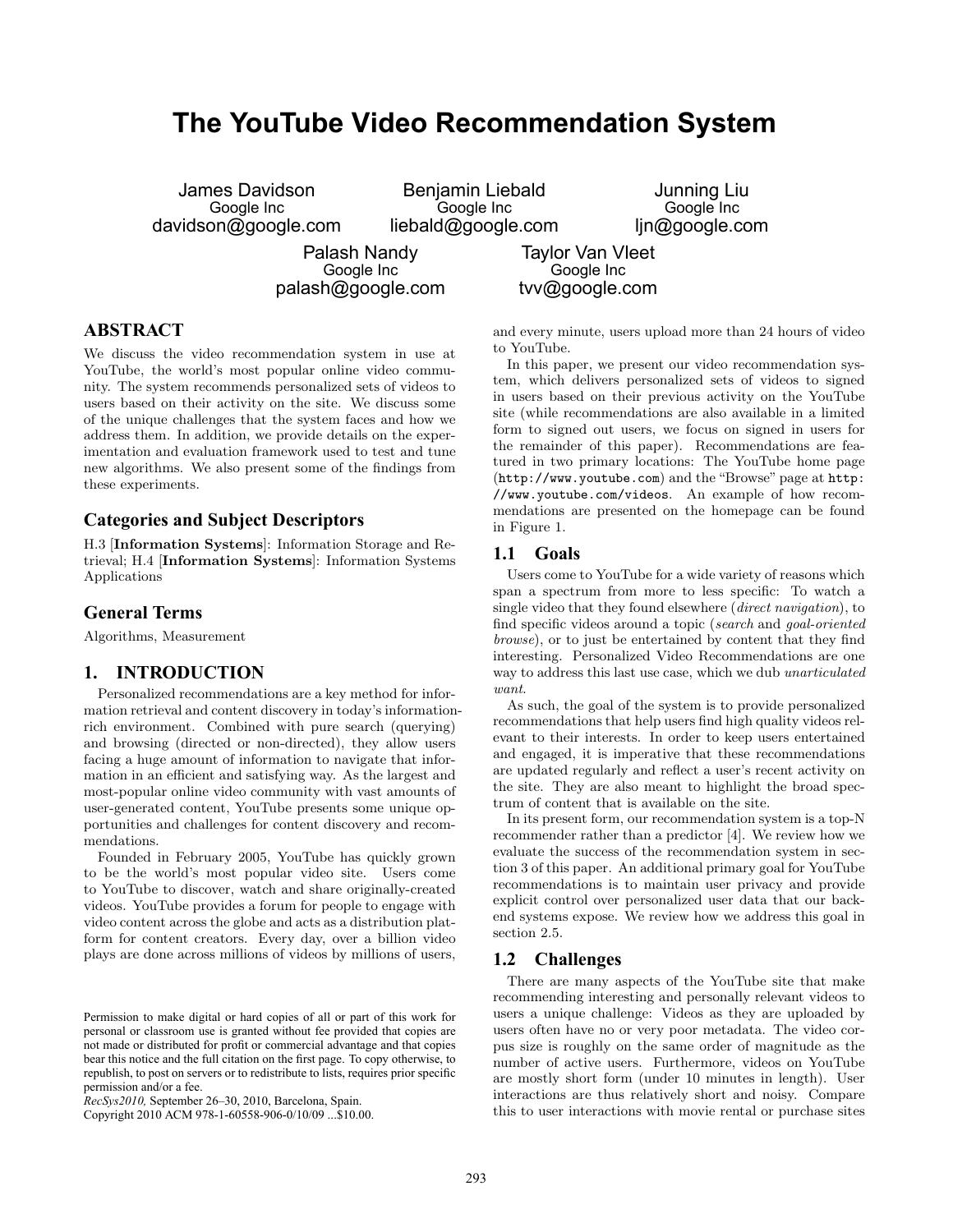#### **Recommended for You**





Figure 1: A screenshot of the recommendations module on the YouTube home page

such as Netflix or Amazon where renting a movie or purchasing an item are very clear declarations of intent. In addition, many of the interesting videos on YouTube have a short life cycle going from upload to viral in the order of days requiring constant freshness of recommendation.

# **2. SYSTEM DESIGN**

The overall design of the recommendation system is guided by the goals and challenges outlined above: We want recommendations to be reasonably recent and fresh, as well as diverse and relevant to the user's recent actions. In addition, it's important that users understand why a video was recommended to them.

The set of recommended videos videos is generated by using a user's personal activity (watched, favorited, liked videos) as seeds and expanding the set of videos by traversing a co-visitation based graph of videos. The set of videos is then ranked using a variety of signals for relevance and diversity.

From an engineering perspective, we want individual components of the system to be decoupled from each other, allowing them to be understood and debugged in isolation. Given that our system is part of the larger YouTube ecosystem, recommendations also needs to be resilient to failure and degrade gracefully in case of partial failures. As a consequence, we strive to minimize complexity in the overall system.

#### **2.1 Input data**

During the generation of personalized video recommendations we consider a number of data sources. In general, there are two broad classes of data to consider: 1) content data, such as the raw video streams and video metadata such as title, description, etc, and 2) user activity data, which can further be divided into explicit and implicit categories. Explicit activities include rating a video, favoriting/liking a video, or subscribing to an uploader. Implicit activities are datum generated as a result of users watching and interacting with videos, e.g., user started to watch a video and user watched a large portion of the video (long watch).

In all cases, the data that we have at our disposal is quite noisy: Video metadata can be non-existent, incomplete, outdated, or simply incorrect; user data only captures a fraction of a user's activity on the site and only indirectly measures a user's engagement and happiness, e.g., the fact that a user watched a video in its entirety is not enough to conclude that she actually liked it. The length of the video and user engagement level all influence the signal quality. Moreover, implicit activity data is generated asynchronously and can be incomplete, e.g., the user closes the browser before we receive a long-watch notification.

## **2.2 Related Videos**

One of the building blocks of the recommendation system is the construction of a mapping from a video  $v_i$  to a set of similar or *related* videos  $R_i$ . In this context, we define similar videos as those that a user is likely to watch after having watched the given seed video v. In order to compute the mapping we make use of a well-known technique known as association rule mining [1] or co-visitation counts. Consider sessions of user watch activities on the site. For a given time period (usually 24 hours), we count for each pair of videos  $(v_i, v_j)$  how often they were co-watched within sessions. Denoting this co-visitation count by  $c_{ij}$ , we define the relatedness score of video  $v_i$  to base video  $v_i$  as:

$$
r(v_i, v_j) = \frac{c_{ij}}{f(v_i, v_j)}
$$
\n<sup>(1)</sup>

where  $c_i$  and  $c_j$  are the total occurrence counts across all sessions for videos  $v_i$  and  $v_j$ , respectively.  $f(v_i, v_j)$  is a normalization function that takes the "global popularity" of both the seed video and the candidate video into account. One of the simplest normalization functions is to simply divide by the product of the videos' global popularity:  $f(v_i, v_j) = c_i \cdot c_j$ . Other normalization functions are possible. See [6] for an overview of possible choices. When using the simple product of cardinalities for normalization,  $c_i$  is the same for all candidate related videos and can be ignored in our setting, so we are normalizing only by the candidate's global popularity. This essentially favors less popular videos over popular ones.

We then pick the set of related videos  $R_i$  for a given seed video  $v_i$  as the top N candidate videos ranked by their scores  $r(v_i, v_j)$ . Note that in addition to only picking the top N videos, we also impose a minimum score threshold. Hence, there are many videos for which we will not be able to compute a reliable set of related videos this way because their overall view count (and thereby co-visitation counts with other videos) is too low.

Note that this is a simplified description. In practice there are additional problems that need to be solved—presentation bias, noisy watch data, etc.—and additional data sources beyond co-visitation counts that can be used: sequence and time stamp of video watches, video metadata, etc.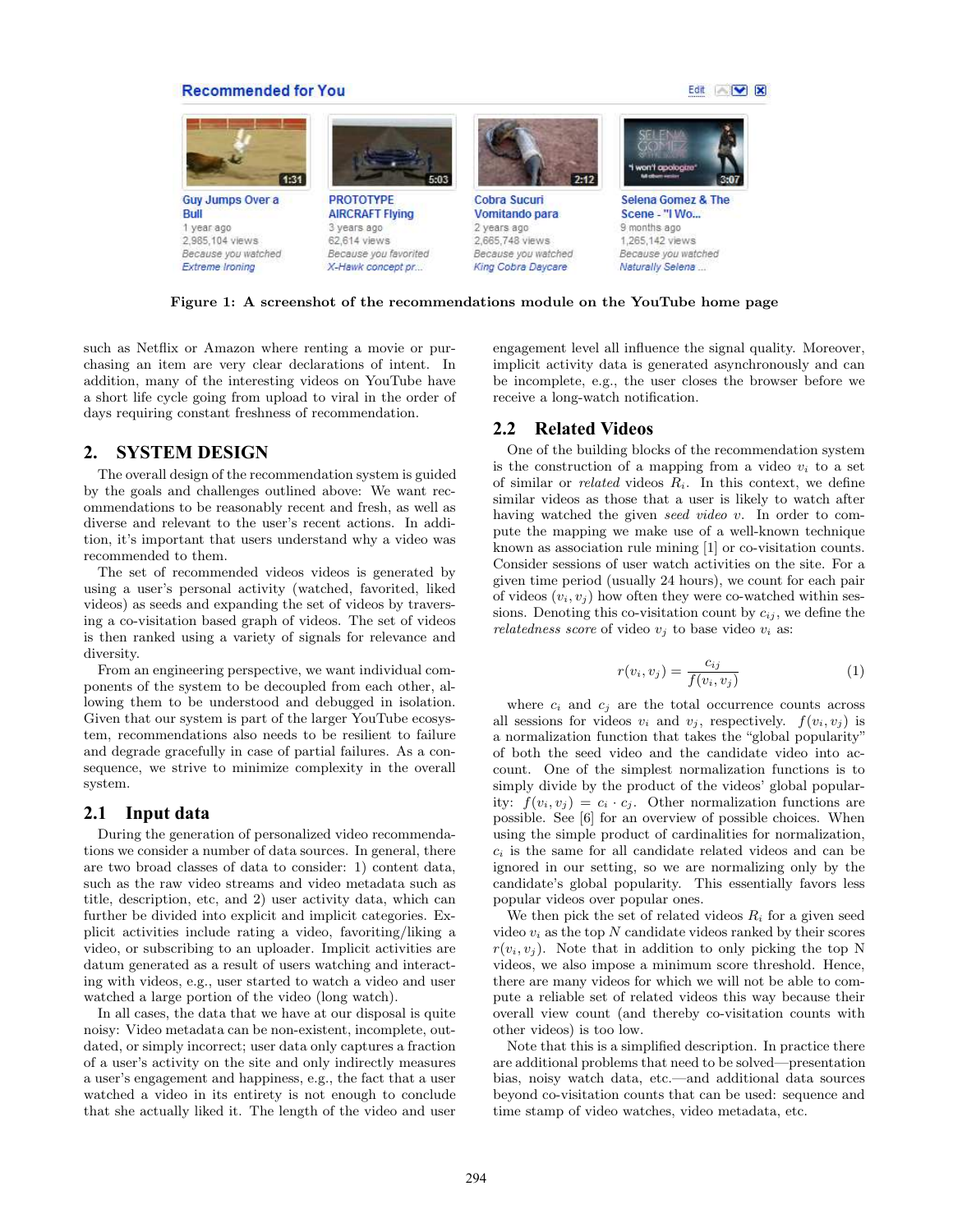The related videos can be seen as inducing a directed graph over the set of videos: For each pair of videos  $(v_i, v_j)$ , there is an edge  $e_{ij}$  from  $v_i$  to  $v_j$  iff  $v_j \in R_i$ , with the weight of this edge given by (1).

#### **2.3 Generating Recommendation Candidates**

To compute personalized recommendations we combine the related videos association rules with a user's personal activity on the site: This can include both videos that were watched (potentially beyond a certain threshold), as well as videos that were explicitly favorited, "liked", rated, or added to playlists. We call the union of these videos the seed set.

In order to obtain candidate recommendations for a given seed set S, we expand it along the edges of the related videos graph: For each video  $v_i$  in the seed set consider its related videos  $R_i$ . We denote the union of these related video sets as  $C_1$ :

$$
C_1(S) = \bigcup_{v_i \in S} R_i \tag{2}
$$

In many cases, computing  $C_1$  is sufficient for generating a set of candidate recommendations that is large and diverse enough to yield interesting recommendations. However, in practice the related videos for any videos tend to be quite narrow, often highlighting other videos that are very similar to the seed video. This can lead to equally narrow recommendations, which do achieve the goal of recommending content close to the user's interest, but fail to recommend videos which are truly new to the user.

In order to broaden the span of recommendations, we expand the candidate set by taking a limited transitive closure over the related videos graph. Let  $C_n$  be defined as the set of videos reachable within a distance of  $n$  from any video in the seed set:

$$
C_n(S) = \bigcup_{v_i \in C_{n-1}} R_i \tag{3}
$$

where  $C_0 = S$  is the base case for the recursive definition (note that this yields an identical definition for  $C_1$  as equation (2)). The final candidate set  $C_{final}$  of recommendations is then defined as:

$$
C_{final} = \left(\bigcup_{i=0}^{N} C_i\right) \setminus S \tag{4}
$$

Due to the high branching factor of the related videos graph we found that expanding over a small distance yielded a broad and diverse set of recommendations even for users with a small seed set. Note that each video in the candidate set is associated with one or more videos in the seed set. We keep track of these seed to candidate associations for ranking purposes and to provide explanations of the recommendations to the user.

#### **2.4 Ranking**

After the generation step has produced a set of candidate videos they are scored and ranked using a variety of signals. The signals can be broadly categorized into three groups corresponding to three different stages of ranking: 1) video quality, 2) user specificity and 3) diversification.

Video quality signals are those signals that we use to judge the likelihood that the video will be appreciated irrespective

of the user. These signals include view count (the total number of times a video has been watched), the ratings of the video, commenting, favoriting and sharing activity around the video, and upload time.

User specificity signals are used to boost videos that are closely matched with a user's unique taste and preferences. To this end, we consider properties of the seed video in the user's watch history, such as view count and time of watch.

Using a linear combination of these signals we generate a ranked list of the candidate videos. Because we display only a small number of recommendations (between 4 and 60), we have to choose a subset of the list. Instead of choosing just the most relevant videos we optimize for a balance between relevancy and diversity across categories. Since a user generally has interest in multiple different topics at differing times, videos that are too similar to each other are removed at this stage to further increase diversity. One simple way to achieve this goal is to impose constraints on the number of recommendations that are associated with a single seed video, or by limiting the number of recommendations from the same channel (uploader). More sophisticated techniques based on topic clustering and content analysis can also be used.

## **2.5 User Interface**

Presentation of recommendations is an important part of the overall user experience. Figure 1 shows how recommendations are currently presented on YouTube's home page. There are a few features worth noting: First, all recommended videos are displayed with a thumbnail and their (possibly truncated) title, as well as information about video age and popularity. This is similar to other sections on the homepage and helps users decide quickly whether they are interested in a video. Furthermore, we add an explanation with a link to the seed video which triggered the recommendation. Last, we give users control over where and how many recommendations they want to see on the homepage.

As mentioned in section 2.4, we compute a ranked list of recommendations but only display a subset at serving time. This enables us to provide new and previously unseen recommendations every time the user comes back to the site, even if the underlying recommendations have not been recomputed.

## **2.6 System Implementation**

We choose a batch-oriented pre-computation approach rather than on-demand calculation of recommendations. This has the advantages of allowing the recommendation generation stage access to large amounts of data with ample amounts of CPU resources while at the same time allowing the serving of the pre-generated recommendations to be extremely low latency. The most significant downside of this approach is the delay between generating and serving a particular recommendation data set. We mitigate this by pipelining the recommendation generation, updating the data sets several times per day.

The actual implementation of YouTube's recommendation system can be divided into three main parts: 1) data collection, 2) recommendation generation and 3) recommendation serving.

The raw data signals previously mentioned in section 2.1 are initially deposited into YouTube's logs. These logs are processed, signals extracted, and then stored on a per user